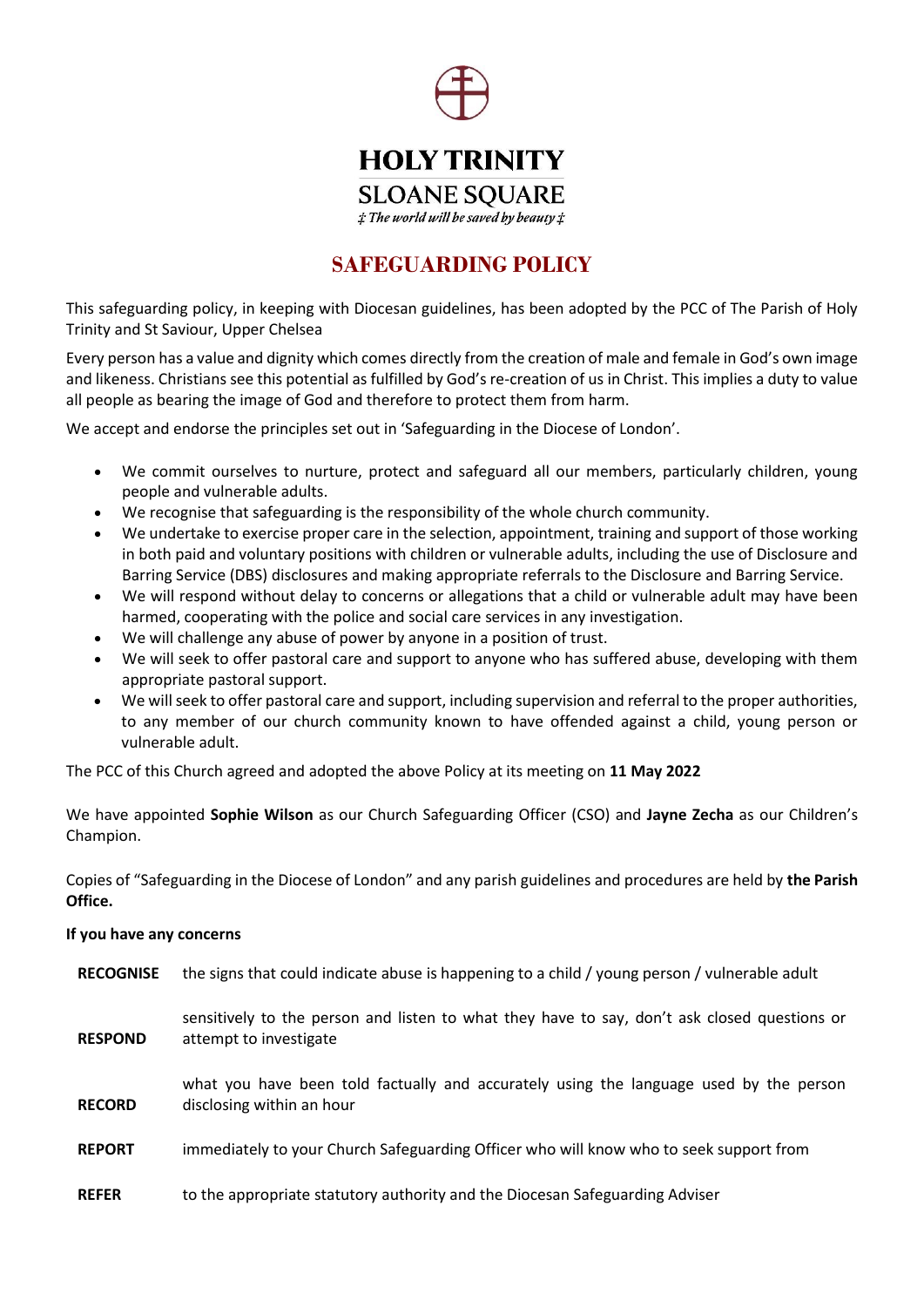

### PARISH SAFEGUARDING INFORMATION

## Parish Policy Statement on Safeguarding Children and Vulnerable Adults

Every person has a value and dignity, which comes directly from the creation of people in God's image. Christians see this potential as fulfilled by God's re-creation of us in Christ. Among other things this implies a duty to value all people as bearing the image of God and therefore to protect them from harm.

We commit ourselves to nurture, protect and safeguard all our members, particularly children, young people and vulnerable adults.

We recognise that safeguarding is the responsibility of the whole church.

We undertake to exercise proper care in the selection, appointment, training and support of those working with children or vulnerable adults.

We will respond without delay to concerns or allegations that a child or vulnerable adult may have been harmed, cooperating fully in any investigation.

We will challenge any abuse of power by anyone in a position of trust.

We will seek to offer pastoral care to anyone who has suffered abuse.

We will seek to offer pastoral care and support, including supervision and referral to the proper authorities, to any member of our church community known to have offended against a child, young person or vulnerable adult.

Signed:

F. Nin

**Sophie Wilson** 

Rector:

# **Safeguarding Officer**



#### **Church Safeguarding Officer**

Our Safeguarding Officer is the first person to speak to if you have any concerns around the welfare of a child or vulnerable adult.

You can contact her on: 0207 730 7270 or safeguarding@sloanechurch.org

# **Children's Champion**

Altkal



Churchwarden:

#### **Jayne Zecha Children's Champion**

The Children's Champion is here to be an advocate for all children in all areas of Parish life, making sure their views are heard and their needs are thought of.

You can contact her on: 0207 730 7270

or safeguarding@sloanechurch.org

The following team members have completed safeguarding training: The Revd Canon Nicholas Wheeler, The Revd Yaroslav Sky Walker,

Sophie Wilson, Jayne Zecha and Clinton McMaster Important telephone numbers:

Sheryl Kent, Diocesan Safeguarding Adviser: 020 7932 1224 CCPAS 24 hour helpline: 0845 120 4550 Family Lives: 0808 800 222 (Previously Parentline) / Childline: 0800 1111



We are proud to be members of the Children's Charter.

www.london.anglican.org